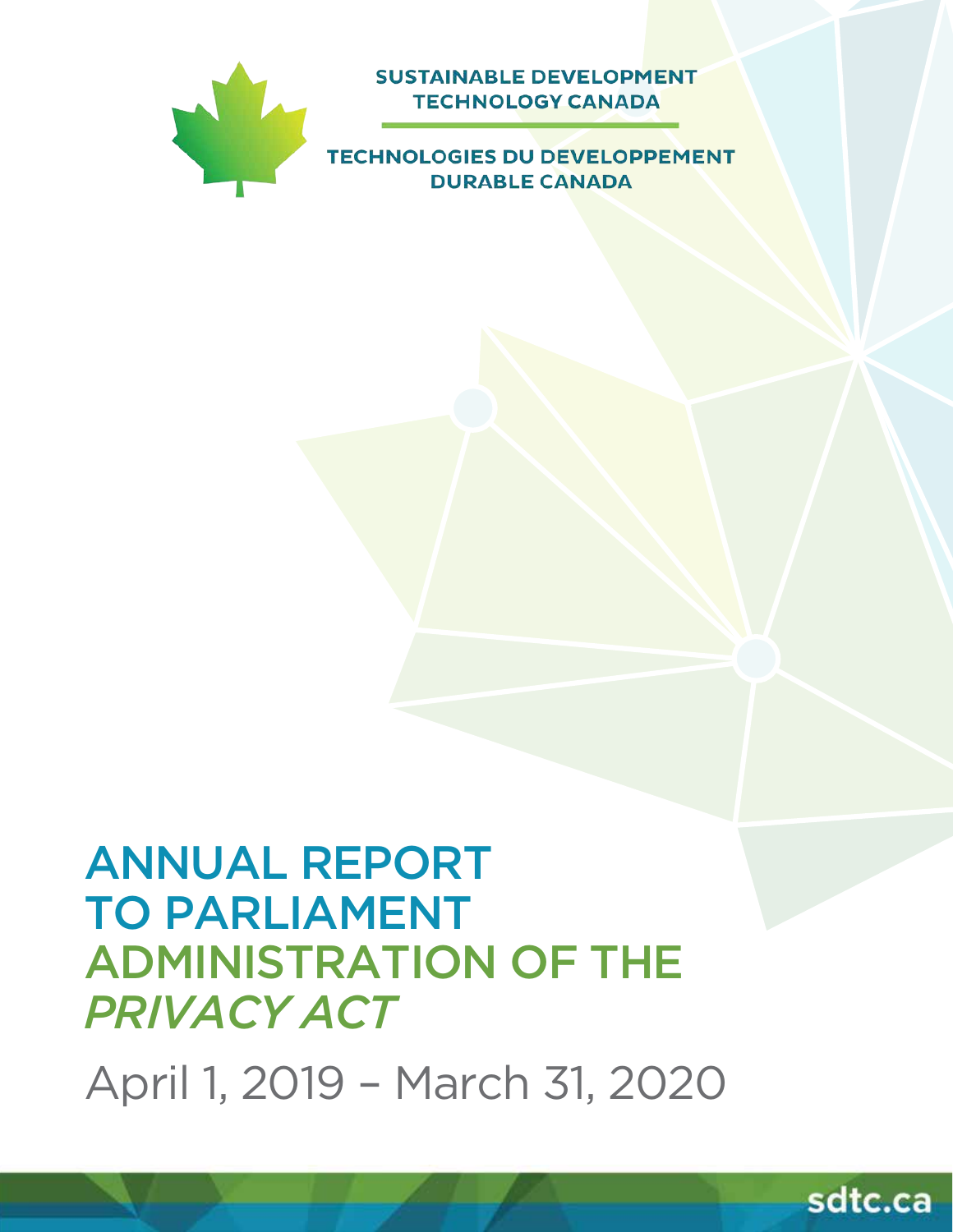# **TABLE OF CONTENTS**

| Appendix B - Additional Reporting Requirements 12 |
|---------------------------------------------------|
| Appendix C - Delegation Order  13                 |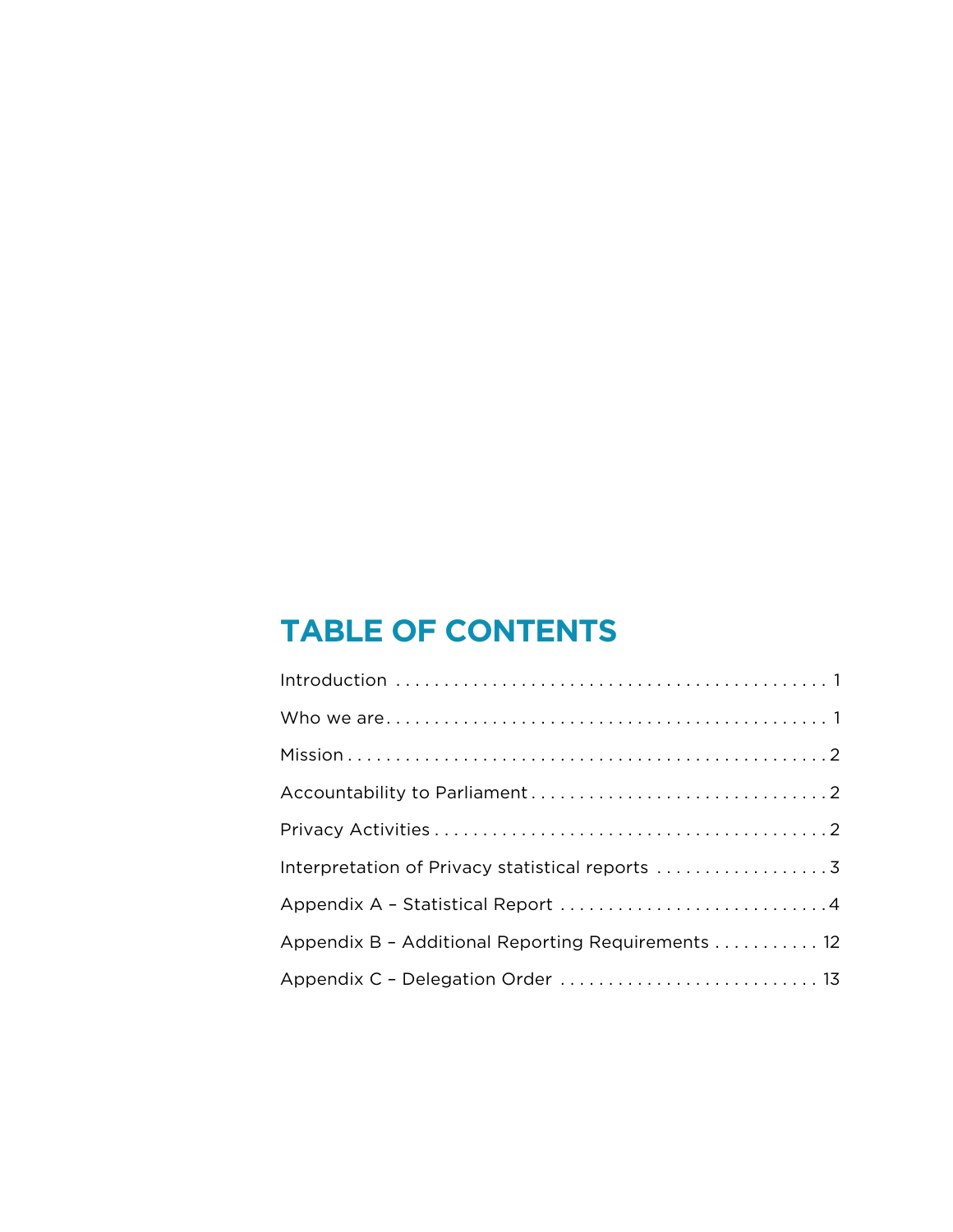# <span id="page-2-0"></span>**Introduction**

Sustainable Development Technology Canada (SDTC) is pleased to submit to the Minister of Innovation, Science and Economic Development, for tabling in Parliament, its annual report on the administration of the *Privacy Act* for the reporting period commencing April 1, 2019 and ending March 31, 2020. This report is submitted in accordance with section 72 of the *Act*.

The *Privacy Act* took effect on July 1, 1983. The PA extends to individuals the right of access to information held by the government, about themselves, subject to specific and limited exceptions. The *Act* also protects individuals' personal information and gives individuals substantial control over its collection, use and disclosure.

# **Who we are**

Sustainable Development Technology Canada (SDTC) is the largest funder of cleantech entrepreneurs in Canada. Four years ago, we reimagined and transitioned the way we do business. We used to disperse \$70 million a year, we have accelerated that to almost \$121 million. Our streamlined approach to working with clients has deepened our understanding of the resiliency firms must have to scale-up. SDTC's world-class due diligence, faster decision times, expertise and knowledge allow companies to access support when they need it most. The Government of Canada's commitment in Budget 2017 helped to accelerate a transition at SDTC. We transformed our work to meet our clients' needs allowing them to focus their human capital on developing globally relevant firms, skills and solutions that can compete in a cutthroat global cleantech market.

In 2001, the Government of Canada created SDTC to identify and support Canadian companies with the potential to become leaders in developing new environmental technologies. Our goal is to support companies from seed through to success and we have invested over \$1.15 billion to make this happen. These companies are creating tens of thousands of jobs and reducing millions of greenhouse gas emissions annually in Canada and around the world.

Governance and oversight of the Foundation's activities are provided by an independent, 15-member Board of Directors made up of private and not-for-profit sector leaders from across Canada with a broad range of experience and expertise. This Board oversight includes accountability for the management of the Foundation's financial matters, strategic direction and business affairs. A list of the current Board of Directors and Members can be found at [sdtc.ca.](http://sdtc.ca)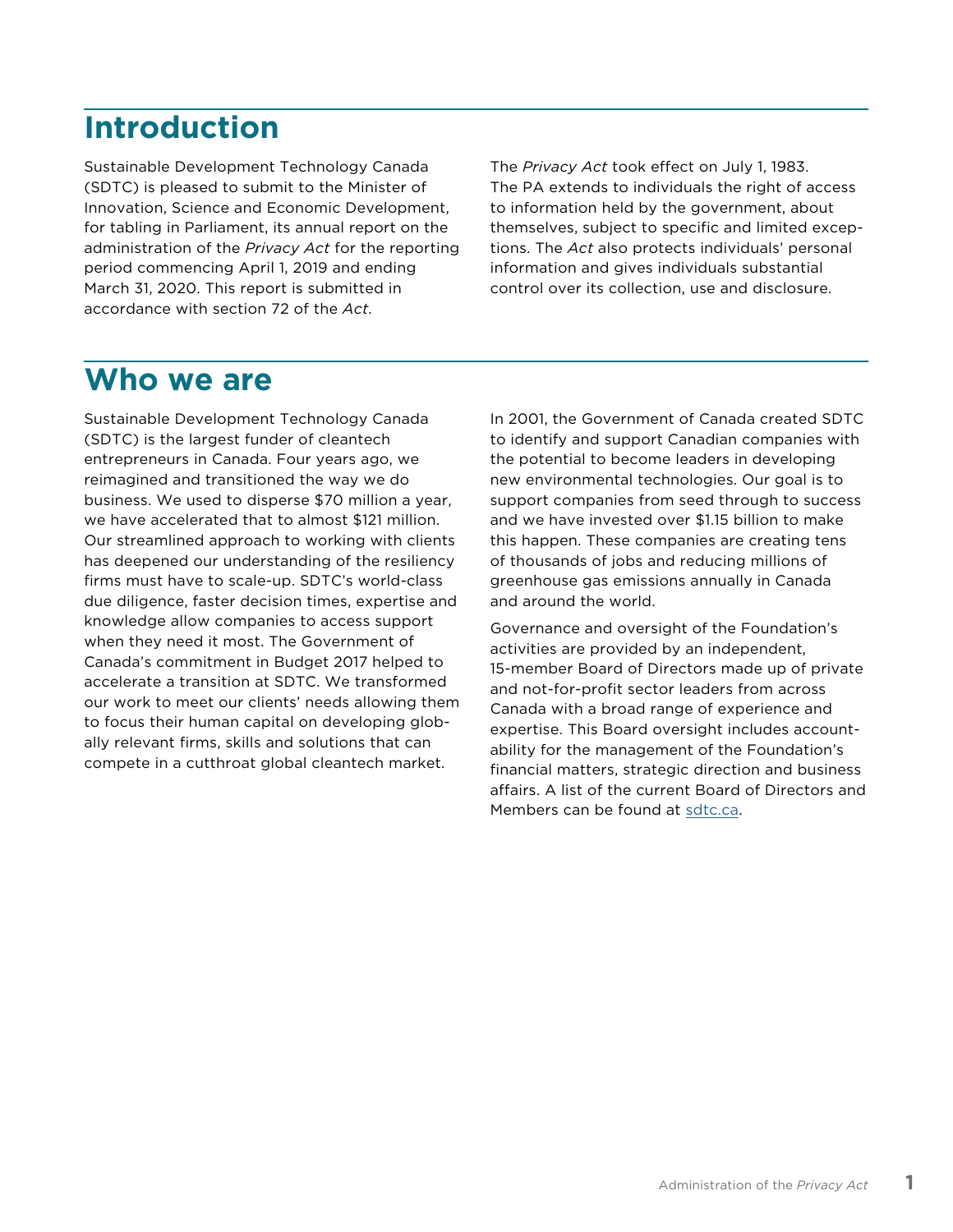# <span id="page-3-0"></span>**Mission**

SDTC's mission is to identify and fund Canadian companies developing and demonstrating new technologies with the potential to transform the environmental and economic prosperity of Canada. With our support and funding, we want to accelerate their ability to become global leaders in their field.

We do this by:

- Funding the development and demonstration of new environmental technologies
- Fostering and encouraging collaboration among organizations in the private sector, academia, the not-for-profit sector and others to develop and demonstrate new technologies
- Promoting the timely diffusion of new technologies across key economic sectors in Canada

# **Accountability to Parliament**

In addition to being accountable to its Board of Directors, SDTC is accountable to Parliament through the Minister of Innovation, Science and Economic Development Canada (ISED).

In its accountability to Parliament, SDTC adheres to many federal Acts and has been asked to participate in a number of federal reviews and evaluations undertaken by federal government departments including the Office of the Auditor General of Canada and the Treasury Board of Canada Secretariat.

# **Privacy Activities**

The President & CEO is the designated head of the institution for the *Privacy Act*. The President & CEO, with support from the VP Partnerships & Ecosystem, is responsible for the development, coordination and implementation of effective policies, guidelines, systems and procedures to enable efficient processing of requests under the *Privacy Act*. The ATIP office consists of one ATIP Coordinator and relies on the advice and guidance of consultants and legal advisors on an as needed basis.

The activities of the Access to Information and Privacy office include:

- Processing requests under the *Act*;
- Developing and maintaining policies, procedures and guidelines to ensure the Act is respected by the institution;
- Promoting awareness of the Act to ensure SDTC's responsiveness to the obligations;
- Monitoring SDTC's compliance with the Act, regulations and relevant procedures and policies;
- Preparing annual reports to Parliament and other statutory reports, as well as other material that may be required by central agencies;
- Representing SDTC in dealings with the Treasury Board Secretariat (TBS), the Privacy Commissioner and other government funds and agencies regarding the application of the Act as they relate to SDTC; and
- Supporting SDTC in meeting its commitments in relation to greater openness and transparency through proactive disclosure of information and the disclosure of information through informal avenues.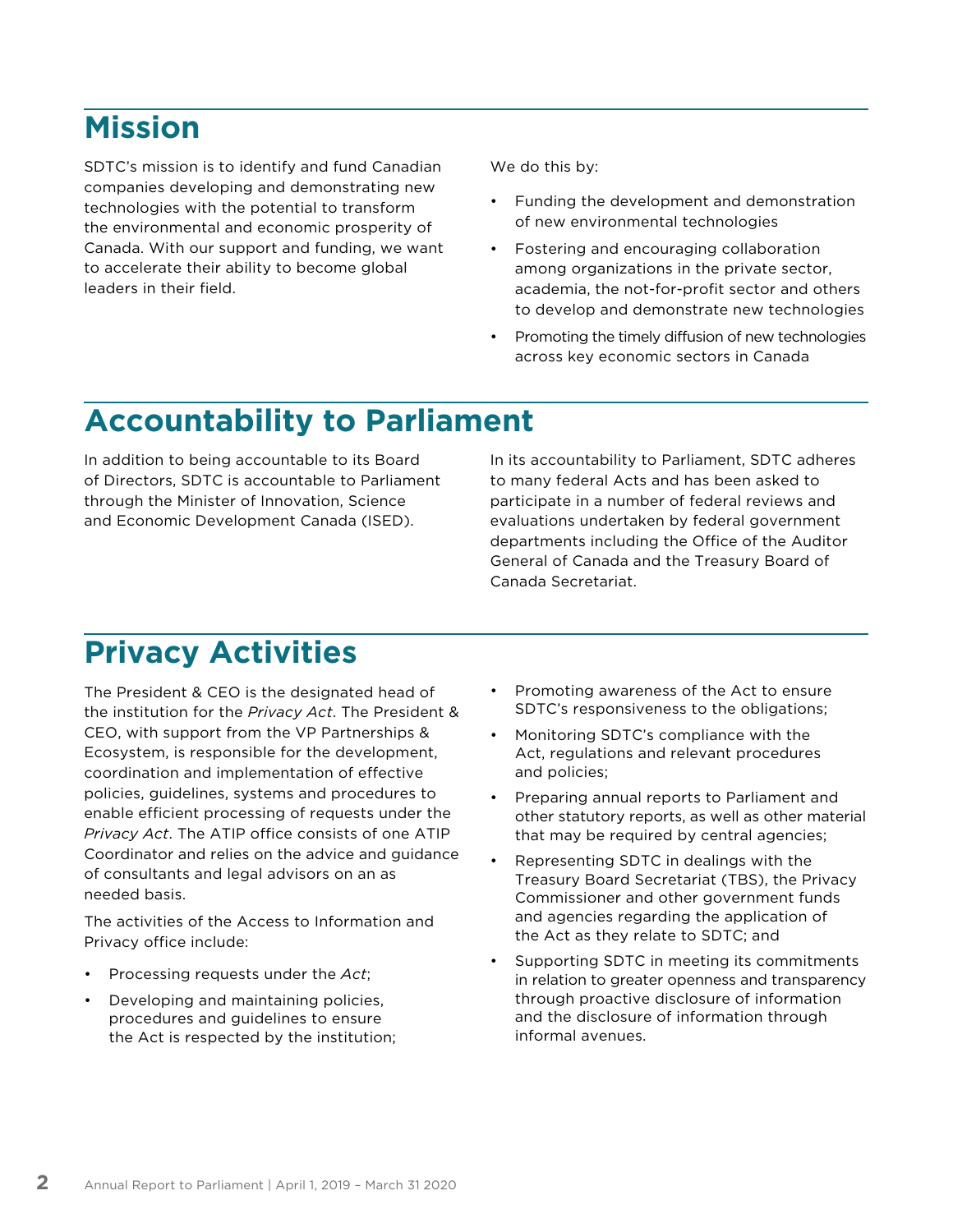

# <span id="page-4-0"></span>**Interpretation of Privacy statistical reports**

From the above statistical analysis comparing this fiscal to the past three, SDTC continues to receive fewer Privacy requests than in the past. SDTC currently deploying an electronic records document management system which will significantly reduce the amount of time it takes to collect responsive records.

During the reporting period SDTC did not receive any Privacy requests.

SDTC received no *Privacy Act* complaints during this reporting period.

There were three formal training sessions conducted during the reporting period. Two training sessions were refreshers for existing staff, and one was part of the onboarding process for new staff. The ATIP Coordinator attended quarterly community meetings hosted by Treasury Board Secretariat. Continuous advice and recommendations were provided by consultants and legal counsel on an as required basis to management and staff.

No audits were conducted during the reporting period.

No new institution-specific privacy related policies, guidelines or procedures were implemented in the institution during the reporting period.

There were no Privacy Impact Assessments (PIAs) completed during this reporting period.

There were no new data sharing activities during this reporting period.

During the reporting period, SDTC did not make any disclosures of personal information pursuant to subsection 8(2)(m) of the *Privacy Act*.

No material privacy breaches occurred during the reporting period.

For 2019–2020, the costs directly associated with the administration of the *Privacy Act* are estimated at \$952.

| Staff                                | \$952 |
|--------------------------------------|-------|
| Consultant fees                      | \$0   |
| <b>Office Equipment and Supplies</b> | \$0   |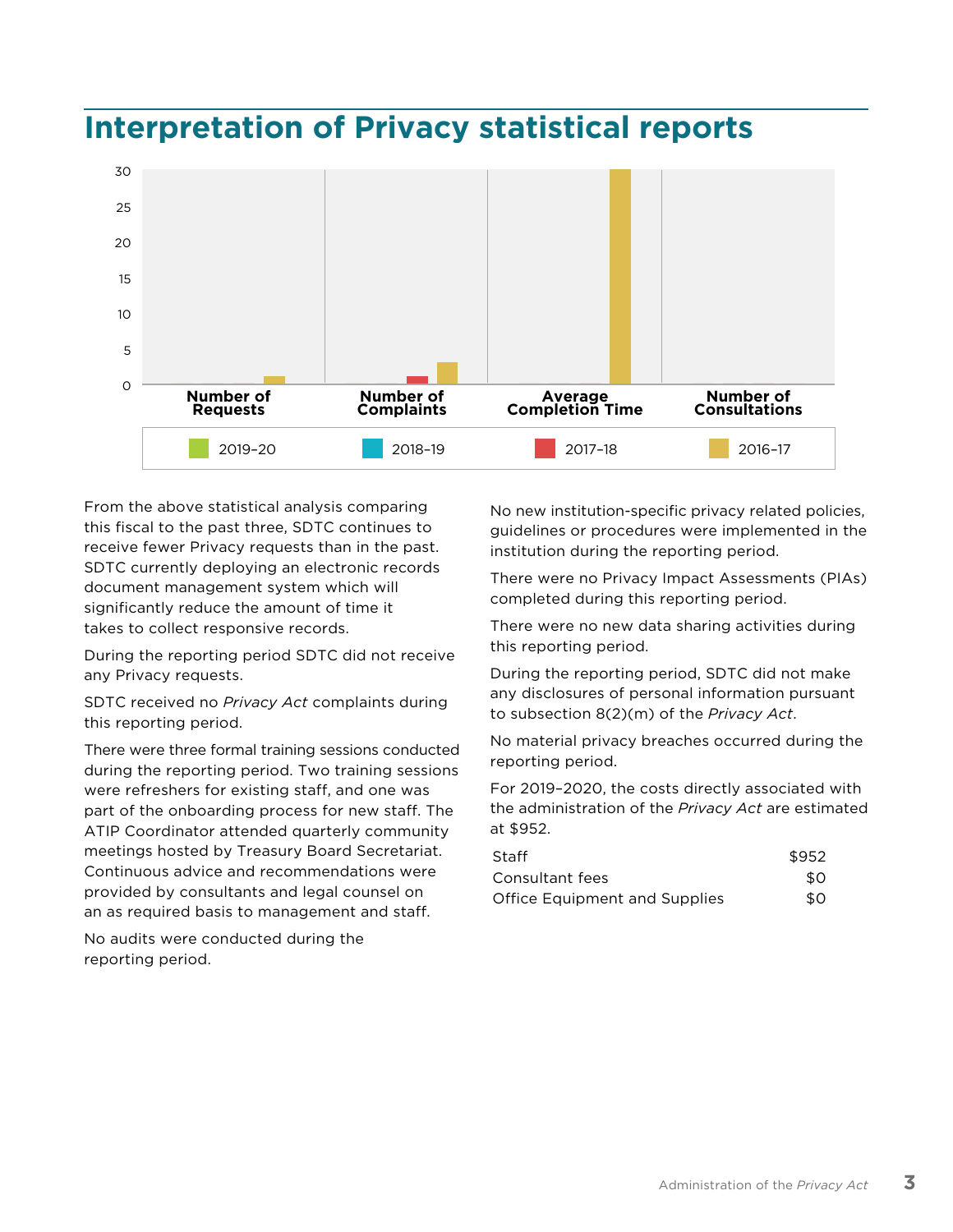# <span id="page-5-0"></span>**Appendix A – Statistical Report**

# Statistical Report on the *Privacy Act*

**Name of institution:** Sustainable Development Technology Canada

**Reporting period:** 2019–04–01 to 2020–03–31

# Section 1: Requests Under the *Privacy Act*

# 1.1 NUMBER OF REQUESTS

|                                            | <b>Number of Requests</b> |
|--------------------------------------------|---------------------------|
| Received during reporting period           |                           |
| Outstanding from previous reporting period |                           |
| <b>Total</b>                               |                           |
| Closed during reporting period             |                           |
| Carried over to next reporting period      |                           |

# Section 2: Requests Closed During the Reporting Period

# 2.1 DISPOSITION AND COMPLETION TIME

|                                 | <b>Completion Time</b> |                              |                            |                               |                              |                              |                                                  |          |
|---------------------------------|------------------------|------------------------------|----------------------------|-------------------------------|------------------------------|------------------------------|--------------------------------------------------|----------|
| <b>Disposition of Requests</b>  | 1 to 15<br><b>Days</b> | $16$ to<br>30<br><b>Days</b> | 31 to<br>60<br><b>Days</b> | $61$ to<br>120<br><b>Days</b> | 121 to<br>180<br><b>Days</b> | 181 to<br>365<br><b>Days</b> | <b>More</b><br><b>Than</b><br>365<br><b>Days</b> | Total    |
| All disclosed                   | $\circ$                | $\Omega$                     | $\circ$                    | $\circ$                       | $\Omega$                     | $\circ$                      | $\circ$                                          | $\circ$  |
| Disclosed in part               | $\circ$                | $\circ$                      | $\circ$                    | O                             | $\circ$                      | $\circ$                      | O                                                | O        |
| All exempted                    | $\circ$                | $\circ$                      | $\circ$                    | O                             | $\circ$                      | $\circ$                      | 0                                                | $\Omega$ |
| All excluded                    | $\circ$                | $\Omega$                     | $\circ$                    | $\circ$                       | $\Omega$                     | $\circ$                      | $\circ$                                          | $\circ$  |
| No records exist                | $\circ$                | $\circ$                      | $\circ$                    | $\circ$                       | $\circ$                      | $\circ$                      | O                                                | $\circ$  |
| Request abandoned               | $\circ$                | $\circ$                      | $\circ$                    | $\circ$                       | $\circ$                      | $\circ$                      | $\circ$                                          | $\circ$  |
| Neither confirmed<br>nor denied | $\circ$                | $\circ$                      | $\circ$                    | $\circ$                       | $\circ$                      | $\circ$                      | $\circ$                                          | $\circ$  |
| <b>Total</b>                    | $\circ$                | $\circ$                      | $\circ$                    | $\circ$                       | $\Omega$                     | $\circ$                      | $\circ$                                          | $\circ$  |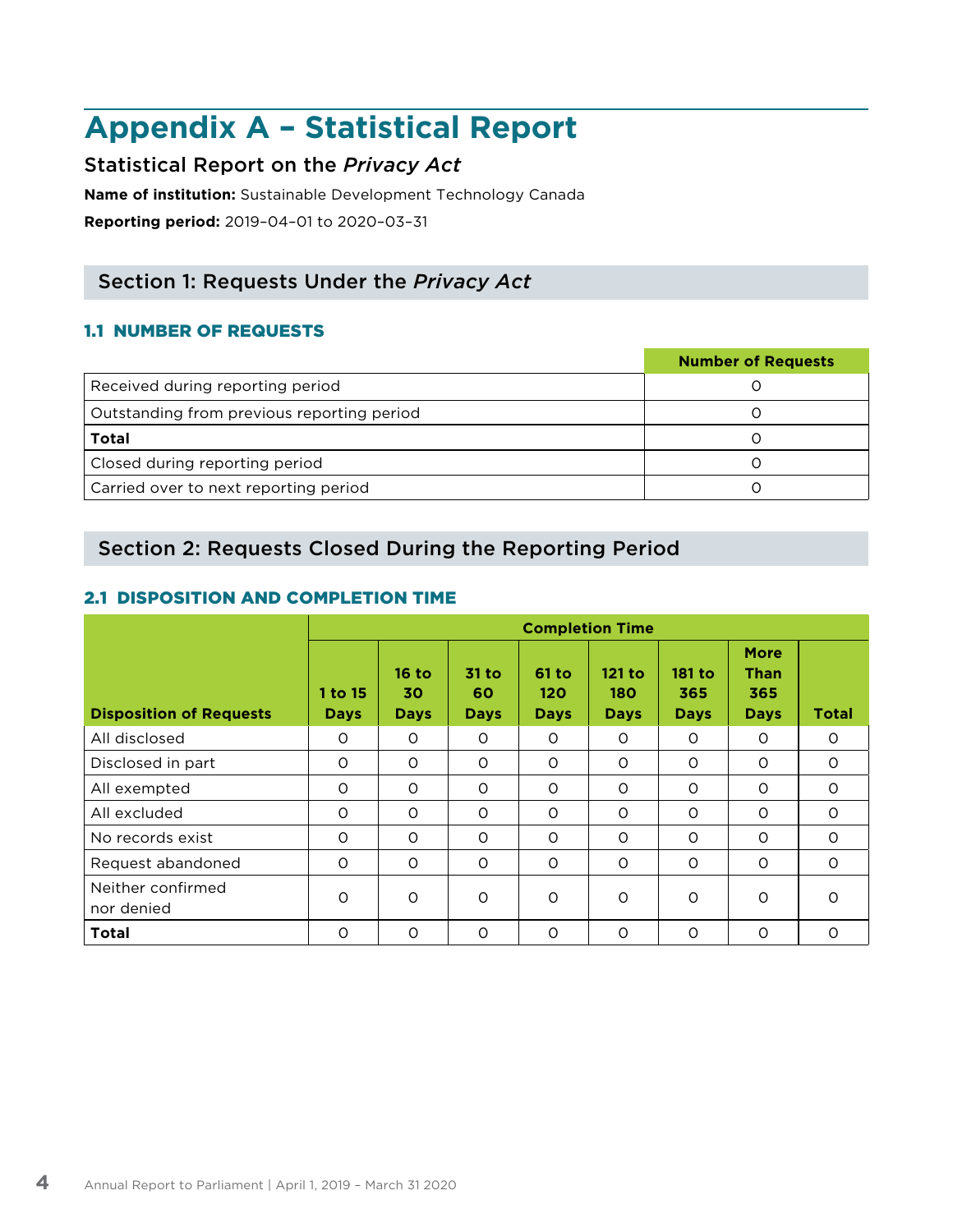#### 2.2 EXEMPTIONS

| <b>Section</b> | <b>Number of</b><br><b>Requests</b> | <b>Section</b> | <b>Number of</b><br><b>Requests</b> | <b>Section</b> | <b>Number of</b><br><b>Requests</b> |
|----------------|-------------------------------------|----------------|-------------------------------------|----------------|-------------------------------------|
| 18(2)          | $\circ$                             | 22(1)(a)(i)    | $\circ$                             | 23(a)          | 0                                   |
| 19(1)(a)       | $\circ$                             | 22(1)(a)(ii)   | $\circ$                             | 23(b)          | $\circ$                             |
| 19(1)(b)       | $\circ$                             | 22(1)(a)(iii)  | O                                   | 24(a)          | $\circ$                             |
| 19(1)(c)       | $\circ$                             | 22(1)(b)       | $\circ$                             | 24(b)          | O                                   |
| 19(1)(d)       | $\circ$                             | 22(1)(c)       | O                                   | 25             | O                                   |
| 19(1)(e)       | $\circ$                             | 22(2)          | O                                   | 26             | O                                   |
| 19(1)(f)       | $\circ$                             | 22.1           | $\circ$                             | 27             | O                                   |
| 20             | $\circ$                             | 22.2           | $\circ$                             | 27.1           | $\circ$                             |
| 21             | $\circ$                             | 22.3           | $\circ$                             | 28             | O                                   |
|                |                                     | 22.4           | O                                   |                |                                     |

### 2.3 EXCLUSIONS

| <b>Section</b> | Number of<br><b>Requests</b> | <b>Section</b> | <b>Number of</b><br><b>Requests</b> | <b>Section</b> | <b>Number of</b><br><b>Requests</b> |
|----------------|------------------------------|----------------|-------------------------------------|----------------|-------------------------------------|
| 69(1)(a)       | 0                            | 70(1)          |                                     | 70(1)(d)       |                                     |
| 69(1)(b)       | O                            | 70(1)(a)       | O                                   | 70(1)(e)       |                                     |
| 69.1           | O                            | 70(1)(b)       |                                     | 70(1)(f)       |                                     |
|                |                              | 70(1)(c)       |                                     | 70.1           | O                                   |

# 2.4 FORMAT OF INFORMATION RELEASED

| <b>Paper</b> | <b>Electronic</b> | Other |
|--------------|-------------------|-------|
|              |                   |       |

# 2.5 COMPLEXITY

2.5.1 Relevant pages processed and disclosed

| <b>Number of Pages Processed</b> | <b>Number of Pages Disclosed</b> | <b>Number of Requests</b> |
|----------------------------------|----------------------------------|---------------------------|
|                                  |                                  |                           |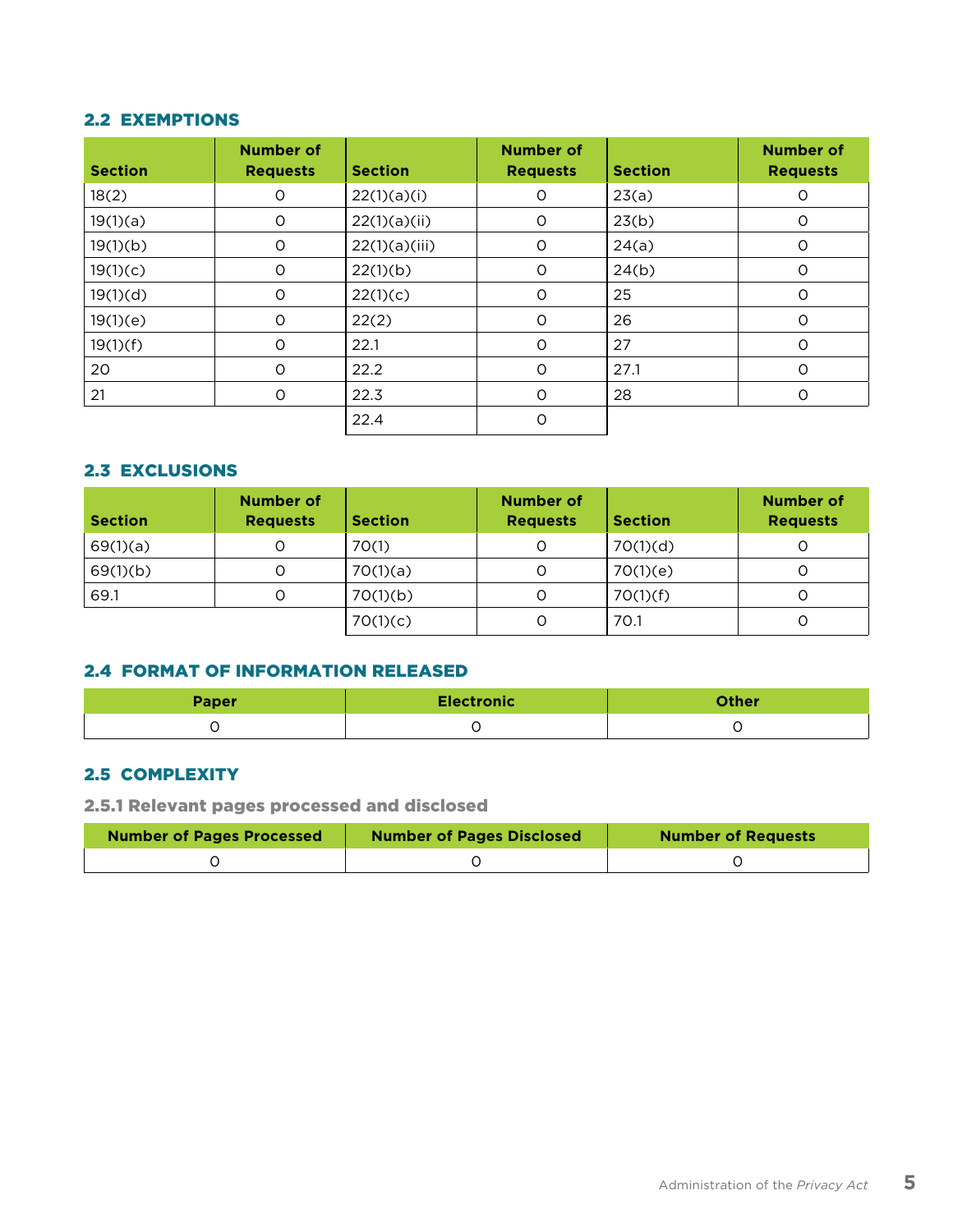### 2.5.2 Relevant pages processed and disclosed by size of requests

|                                    |                                     | <b>Less Than 100</b><br><b>Pages Processed</b> |                                     | 101-500<br><b>Pages Processed</b> |                                     | 501-1000<br><b>Pages Processed</b> |                                     | 1001-5000<br><b>Pages Processed</b> |                                     | More Than 5000<br><b>Pages Processed</b> |
|------------------------------------|-------------------------------------|------------------------------------------------|-------------------------------------|-----------------------------------|-------------------------------------|------------------------------------|-------------------------------------|-------------------------------------|-------------------------------------|------------------------------------------|
| <b>Disposition</b>                 | <b>Number of</b><br><b>Requests</b> | <b>Pages</b><br><b>Disclosed</b>               | <b>Number of</b><br><b>Requests</b> | Pages<br><b>Disclosed</b>         | <b>Number of</b><br><b>Requests</b> | <b>Pages</b><br><b>Disclosed</b>   | <b>Number of</b><br><b>Requests</b> | <b>Pages</b><br><b>Disclosed</b>    | <b>Number of</b><br><b>Requests</b> | <b>Pages</b><br><b>Disclosed</b>         |
| All disclosed                      | $\circ$                             | $\circ$                                        | $\circ$                             | 0                                 | $\circ$                             | $\circ$                            | $\circ$                             | $\circ$                             | O                                   | $\circ$                                  |
| <b>Disclosed</b><br>in part        | $\circ$                             | O                                              | $\circ$                             | $\circ$                           | O                                   | $\circ$                            | O                                   | $\circ$                             | $\circ$                             | $\circ$                                  |
| All exempted                       | $\circ$                             | $\circ$                                        | $\circ$                             | $\circ$                           | $\circ$                             | $\circ$                            | O                                   | $\circ$                             | $\circ$                             | $\circ$                                  |
| All excluded                       | $\circ$                             | O                                              | $\circ$                             | $\circ$                           | $\circ$                             | $\circ$                            | O                                   | O                                   | $\circ$                             | $\circ$                                  |
| Request<br>abandoned               | $\circ$                             | O                                              | $\circ$                             | $\circ$                           | $\circ$                             | O                                  | O                                   | $\circ$                             | $\circ$                             | $\circ$                                  |
| Neither<br>confirmed<br>nor denied | $\Omega$                            | $\circ$                                        | $\circ$                             | $\Omega$                          | $\circ$                             | $\Omega$                           | O                                   | $\circ$                             | $\Omega$                            | $\Omega$                                 |
| Total                              | $\Omega$                            | $\circ$                                        | $\circ$                             | $\Omega$                          | $\circ$                             | $\Omega$                           | O                                   | $\circ$                             | $\Omega$                            | $\circ$                                  |

# 2.5.3 Other complexities

| <b>Disposition</b>                 | <b>Consultation</b><br><b>Required</b> | <b>Assessment of</b><br><b>Fees</b> | <b>Legal Advice</b><br>Sought | <b>Other</b> | <b>Total</b> |
|------------------------------------|----------------------------------------|-------------------------------------|-------------------------------|--------------|--------------|
| All disclosed                      | $\circ$                                | O                                   | O                             | O            | O            |
| <b>Disclosed</b><br>in part        | $\circ$                                | O                                   | O                             | O            | O            |
| All exempted                       | $\circ$                                | $\circ$                             | $\Omega$                      | $\circ$      | $\circ$      |
| All excluded                       | $\circ$                                | O                                   | O                             | $\Omega$     | O            |
| Request<br>abandoned               | $\circ$                                | $\circ$                             | O                             | O            | O            |
| Neither<br>confirmed<br>nor denied | $\Omega$                               | Ω                                   | $\Omega$                      | Ω            | O            |
| <b>Total</b>                       | O                                      | റ                                   | ი                             | Ω            | ∩            |

### 2.6 CLOSED REQUESTS

2.6.1 Number of requests closed within legislated timelines

|                                                               | <b>Requests closed within</b><br>legislated timelines |
|---------------------------------------------------------------|-------------------------------------------------------|
| Number of requests closed within legislated timelines         |                                                       |
| Percentage of requests closed within legislated timelines (%) |                                                       |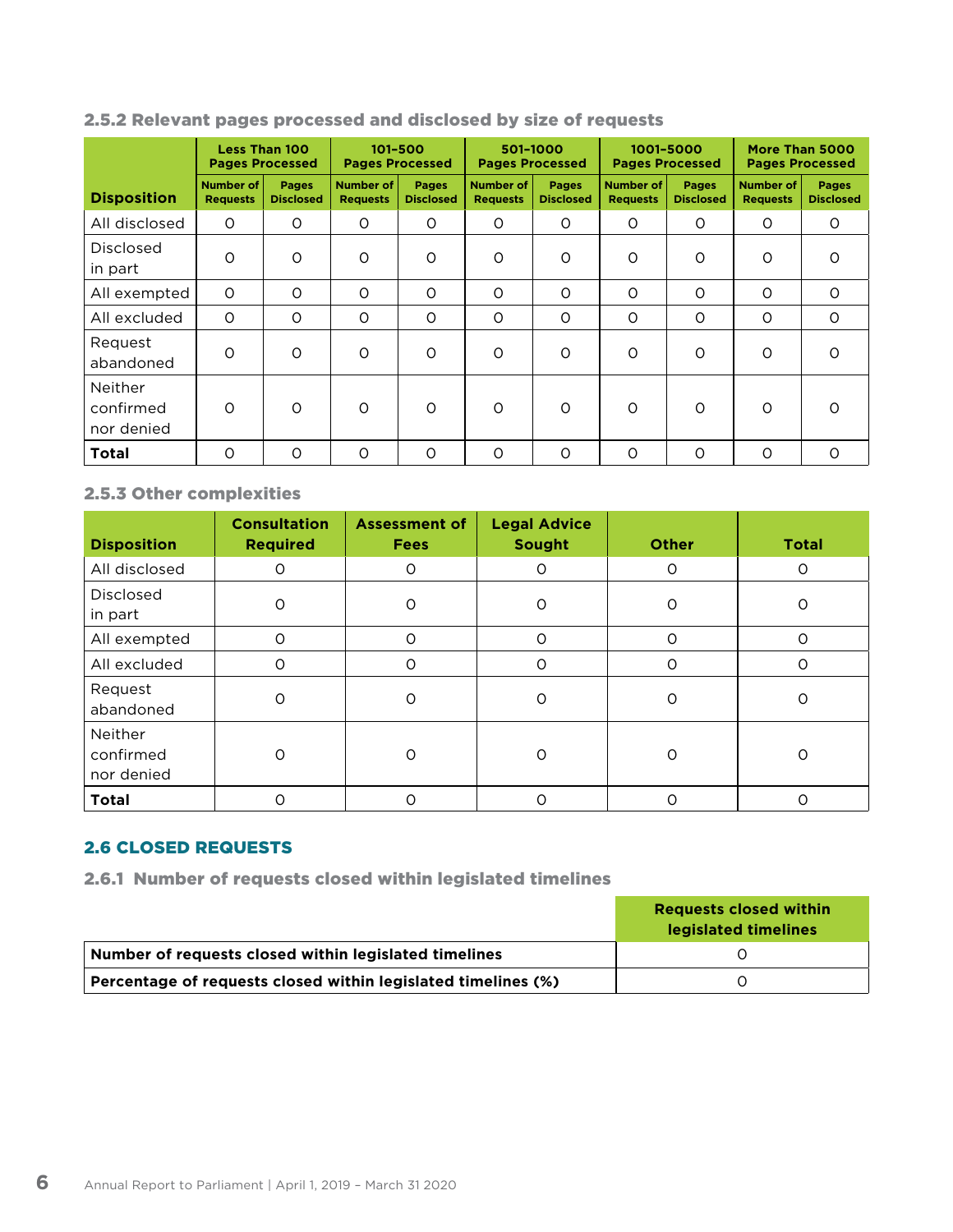### 2.7 DEEMED REFUSALS

| Number of                                                                | <b>Principal Reason</b>                             |                                                                                           |  |  |  |  |  |
|--------------------------------------------------------------------------|-----------------------------------------------------|-------------------------------------------------------------------------------------------|--|--|--|--|--|
| <b>Requests Closed</b><br><b>Past the Legislated</b><br><b>Timelines</b> | Interference with<br>Operations/<br><b>Workload</b> | <b>External</b><br><b>Internal</b><br><b>Consultation</b><br><b>Consultation</b><br>Other |  |  |  |  |  |
|                                                                          |                                                     |                                                                                           |  |  |  |  |  |

2.7.1 Reasons for not meeting legislated timelines

2.7.2 Requests closed beyond legislated timelines (including any extension taken)

| <b>Number of Days Past</b><br><b>Legislated Timelines</b> | <b>Number of Requests Past</b><br><b>Legislated Timeline Where</b><br><b>No Extension Was Taken</b> | <b>Number of Requests Past</b><br><b>Legislated Timeline Where</b><br>an Extension Was Taken | <b>Total</b> |
|-----------------------------------------------------------|-----------------------------------------------------------------------------------------------------|----------------------------------------------------------------------------------------------|--------------|
| 1 to 15 days                                              |                                                                                                     |                                                                                              |              |
| 16 to 30 days                                             |                                                                                                     |                                                                                              |              |
| 31 to 60 days                                             |                                                                                                     | $\left($                                                                                     |              |
| 61 to 120 days                                            |                                                                                                     |                                                                                              |              |
| 121 to 180 days                                           |                                                                                                     | Ω                                                                                            |              |
| 181 to 365 days                                           |                                                                                                     |                                                                                              |              |
| More than 365 days                                        |                                                                                                     |                                                                                              |              |
| <b>Total</b>                                              |                                                                                                     |                                                                                              |              |

### 2.8 REQUESTS FOR TRANSLATION

| <b>Translation Requests</b> | <b>Accepted</b> | <b>Refused</b> | <b>Total</b> |
|-----------------------------|-----------------|----------------|--------------|
| <b>English to French</b>    |                 |                |              |
| French to English           |                 |                |              |
| <b>Total</b>                |                 |                |              |

# Section 3: Disclosures Under Subsections 8(2) and 8(5)

| Paragraph 8(2)(e) | Paragraph 8(2)(m) | <b>Subsection 8(5)</b> | Total |
|-------------------|-------------------|------------------------|-------|
|                   |                   |                        |       |

# Section 4: Extensions

| <b>Disposition for Correction Requests Received</b> | <b>Number</b> |
|-----------------------------------------------------|---------------|
| Notations attached                                  |               |
| Requests for correction accepted                    |               |
| <b>Total</b>                                        |               |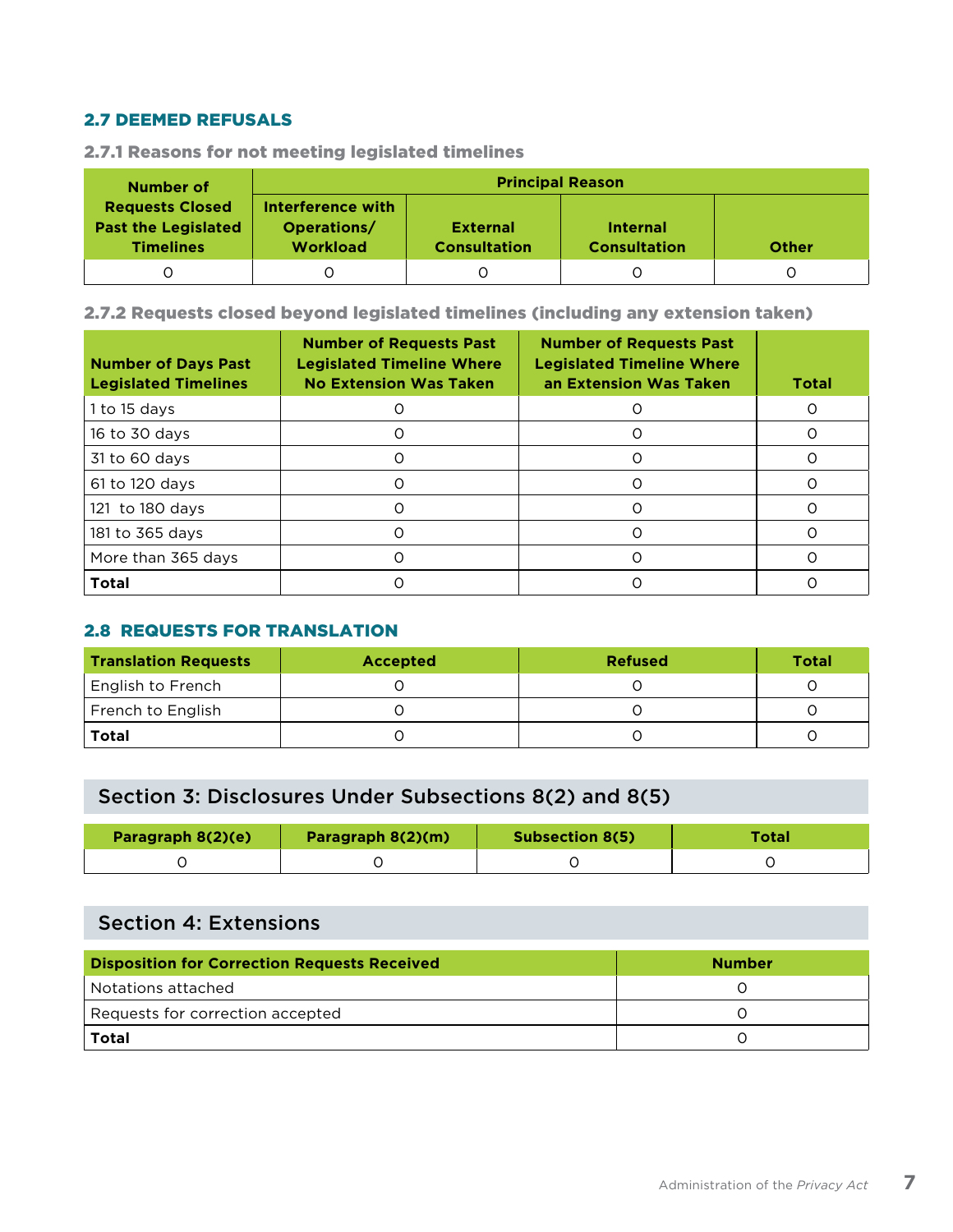# Section 5: Extensions

#### 5.1 REASONS FOR EXTENSIONS AND DISPOSITION OF REQUESTS

|                                                             |                                                                    |                             | 15(a)(i) Interference with operations |               | 15(a)(ii) Consultation                                                                 |                 |                 |                                                          |
|-------------------------------------------------------------|--------------------------------------------------------------------|-----------------------------|---------------------------------------|---------------|----------------------------------------------------------------------------------------|-----------------|-----------------|----------------------------------------------------------|
| Number of<br>requests<br>where an<br>extension<br>was taken | <b>Further</b><br>review<br>required to<br>determine<br>exemptions | Large<br>volume<br>of pages | Large<br>volume<br>of requests        | are difficult | <b>Cabinet</b><br>Documents   Confidence  <br><b>Section</b><br>to obtain (Section 70) | <b>External</b> | <b>Internal</b> | 15(b)<br><b>Translation</b><br>purposes or<br>conversion |
| Ω                                                           |                                                                    |                             |                                       |               |                                                                                        | O               |                 |                                                          |

### 5.2 LENGTH OF EXTENSIONS

|                                |                                                                           |                             | 15(a)(i) Interference with operations |                                         | 15(a)(ii) Consultation                                                        |                 |                 |                                                          |
|--------------------------------|---------------------------------------------------------------------------|-----------------------------|---------------------------------------|-----------------------------------------|-------------------------------------------------------------------------------|-----------------|-----------------|----------------------------------------------------------|
| Length of<br><b>Extensions</b> | <b>Further</b><br>review<br>required to<br>determine<br><b>exemptions</b> | Large<br>volume<br>of pages | Large<br>volume<br>of requests        | Documents<br>are difficult<br>to obtain | <b>Cabinet</b><br><b>Confidence</b><br><b>Section</b><br>$ $ (Section 70) $ $ | <b>External</b> | <b>Internal</b> | 15(b)<br><b>Translation</b><br>purposes or<br>conversion |
| 1 to<br>15 days                | $\circ$                                                                   | $\Omega$                    | $\circ$                               | $\circ$                                 | $\circ$                                                                       | $\circ$         | $\circ$         | $\circ$                                                  |
| $16$ to<br>30 days             | O                                                                         | $\circ$                     | $\circ$                               | $\Omega$                                | $\circ$                                                                       | $\circ$         | O               | O                                                        |
| 31 days<br>or greater          | O                                                                         | $\circ$                     | $\circ$                               | $\circ$                                 | $\circ$                                                                       | $\circ$         | O               | O                                                        |
| <b>Total</b>                   | O                                                                         | $\circ$                     | $\circ$                               | $\Omega$                                | $\circ$                                                                       | $\circ$         | O               | $\circ$                                                  |

## Section 6: Consultations Received From Other Institutions and Organizations

#### 6.1 CONSULTATIONS RECEIVED FROM OTHER GOVERNMENT OF CANADA INSTITUTIONS AND OTHER ORGANIZATIONS

| <b>Consultations</b>                              | Other<br><b>Government</b><br>of Canada<br><b>Institutions</b> | <b>Number of</b><br>Pages to<br><b>Review</b> | <b>Other</b><br><b>Organizations</b> | Number of<br>Pages to<br><b>Review</b> |
|---------------------------------------------------|----------------------------------------------------------------|-----------------------------------------------|--------------------------------------|----------------------------------------|
| Received during the<br>reporting period           | O                                                              |                                               | O                                    | O                                      |
| Outstanding from the<br>previous reporting period | O                                                              | Ω                                             | O                                    | Ő                                      |
| <b>Total</b>                                      | Ω                                                              |                                               | O                                    | Ω                                      |
| Closed during the<br>reporting period             | O                                                              |                                               | O                                    |                                        |
| Carried over to the<br>next reporting period      | O                                                              |                                               | $\Omega$                             | Ω                                      |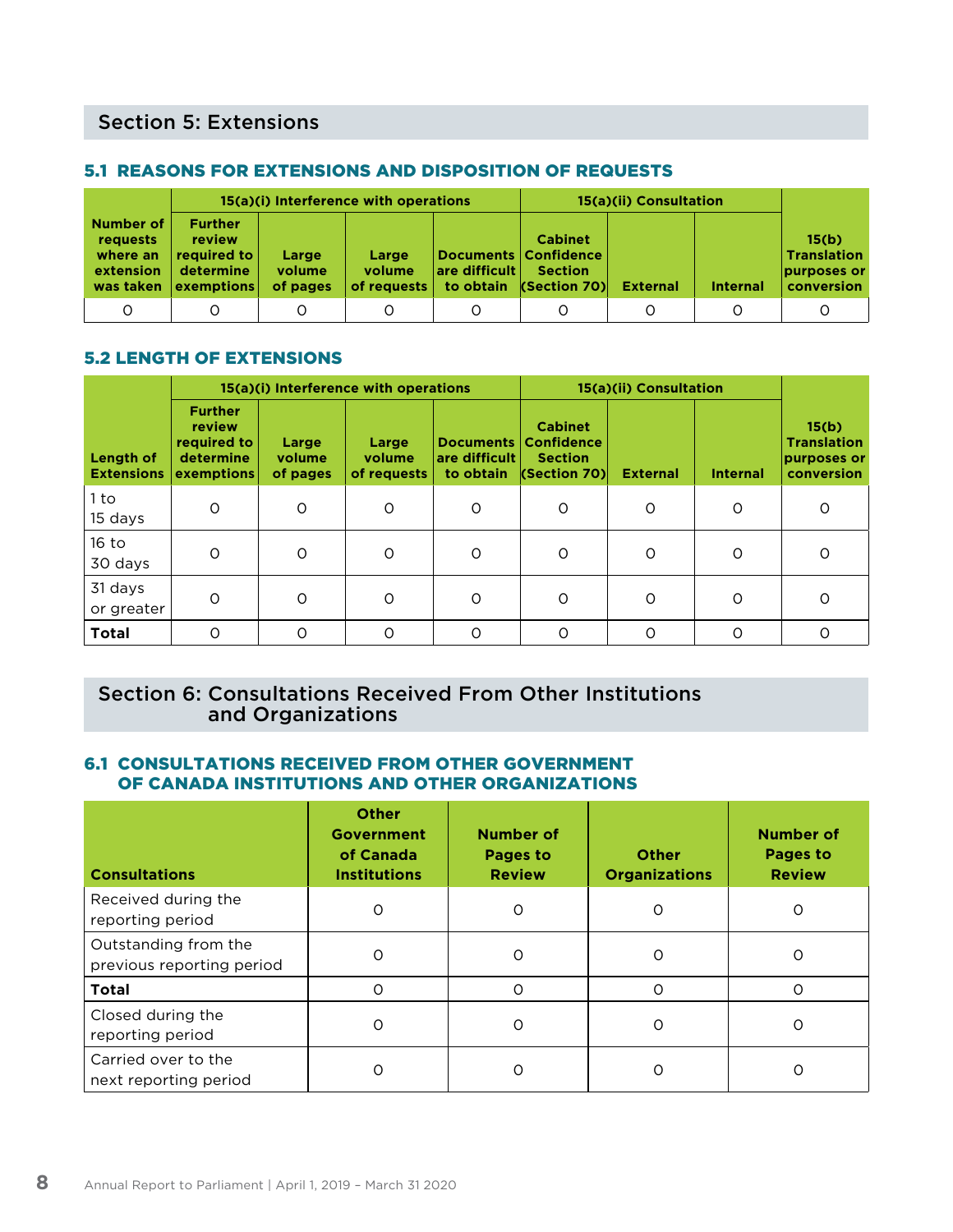### 6.2 RECOMMENDATIONS AND COMPLETION TIME FOR CONSULTATIONS RECEIVED FROM OTHER GOVERNMENT OF CANADA INSTITUTIONS

|                           |                        | <b>Number of Days Required to Complete Consultation Requests</b> |                            |                                    |                              |                              |                                                  |              |  |  |  |
|---------------------------|------------------------|------------------------------------------------------------------|----------------------------|------------------------------------|------------------------------|------------------------------|--------------------------------------------------|--------------|--|--|--|
| <b>Recommendation</b>     | 1 to 15<br><b>Days</b> | $16$ to<br>30<br><b>Days</b>                                     | 31 to<br>60<br><b>Days</b> | <b>61 to</b><br>120<br><b>Days</b> | 121 to<br>180<br><b>Days</b> | 181 to<br>365<br><b>Days</b> | <b>More</b><br><b>Than</b><br>365<br><b>Days</b> | <b>Total</b> |  |  |  |
| All disclosed             | $\Omega$               | $\Omega$                                                         | 0                          | $\Omega$                           | $\Omega$                     | 0                            | $\Omega$                                         | $\Omega$     |  |  |  |
| Disclosed in part         | $\circ$                | $\circ$                                                          | O                          | $\circ$                            | $\circ$                      | O                            | $\circ$                                          | $\Omega$     |  |  |  |
| All exempted              | $\circ$                | $\Omega$                                                         | $\Omega$                   | $\Omega$                           | $\Omega$                     | $\Omega$                     | O                                                | $\circ$      |  |  |  |
| All excluded              | $\circ$                | $\Omega$                                                         | O                          | $\Omega$                           | $\Omega$                     | O                            | $\Omega$                                         | $\Omega$     |  |  |  |
| Consult other institution | $\circ$                | $\circ$                                                          | O                          | $\Omega$                           | $\circ$                      | O                            | $\Omega$                                         | $\circ$      |  |  |  |
| Other                     | $\circ$                | $\circ$                                                          | O                          | $\circ$                            | $\Omega$                     | O                            | $\circ$                                          | $\Omega$     |  |  |  |
| <b>Total</b>              | $\Omega$               | $\Omega$                                                         | O                          | $\Omega$                           | $\Omega$                     | O                            | $\Omega$                                         | $\Omega$     |  |  |  |

#### 6.3 RECOMMENDATIONS AND COMPLETION TIME FOR CONSULTATIONS RECEIVED FROM OTHER ORGANIZATIONS

|                           | <b>Number of Days Required to Complete Consultation Requests</b> |                              |                            |                             |                              |                              |                                                  |              |  |  |
|---------------------------|------------------------------------------------------------------|------------------------------|----------------------------|-----------------------------|------------------------------|------------------------------|--------------------------------------------------|--------------|--|--|
| <b>Recommendation</b>     | 1 to 15<br><b>Days</b>                                           | $16$ to<br>30<br><b>Days</b> | 31 to<br>60<br><b>Days</b> | 61 to<br>120<br><b>Days</b> | 121 to<br>180<br><b>Days</b> | 181 to<br>365<br><b>Days</b> | <b>More</b><br><b>Than</b><br>365<br><b>Days</b> | <b>Total</b> |  |  |
| All disclosed             | $\circ$                                                          | $\circ$                      | 0                          | $\circ$                     | $\circ$                      | 0                            | $\circ$                                          | $\Omega$     |  |  |
| Disclosed in part         | $\circ$                                                          | $\Omega$                     | O                          | $\Omega$                    | $\Omega$                     | O                            | $\Omega$                                         | $\Omega$     |  |  |
| All exempted              | O                                                                | $\circ$                      | O                          | $\circ$                     | $\circ$                      | O                            | O                                                | $\circ$      |  |  |
| All excluded              | $\circ$                                                          | $\circ$                      | O                          | $\circ$                     | $\circ$                      | O                            | $\Omega$                                         | $\circ$      |  |  |
| Consult other institution | $\Omega$                                                         | $\Omega$                     | O                          | $\Omega$                    | $\circ$                      | O                            | $\Omega$                                         | $\Omega$     |  |  |
| Other                     | $\circ$                                                          | $\circ$                      | O                          | $\Omega$                    | $\circ$                      | O                            | $\Omega$                                         | $\circ$      |  |  |
| <b>Total</b>              | $\circ$                                                          | $\Omega$                     | O                          | $\Omega$                    | $\Omega$                     | O                            | $\Omega$                                         | $\Omega$     |  |  |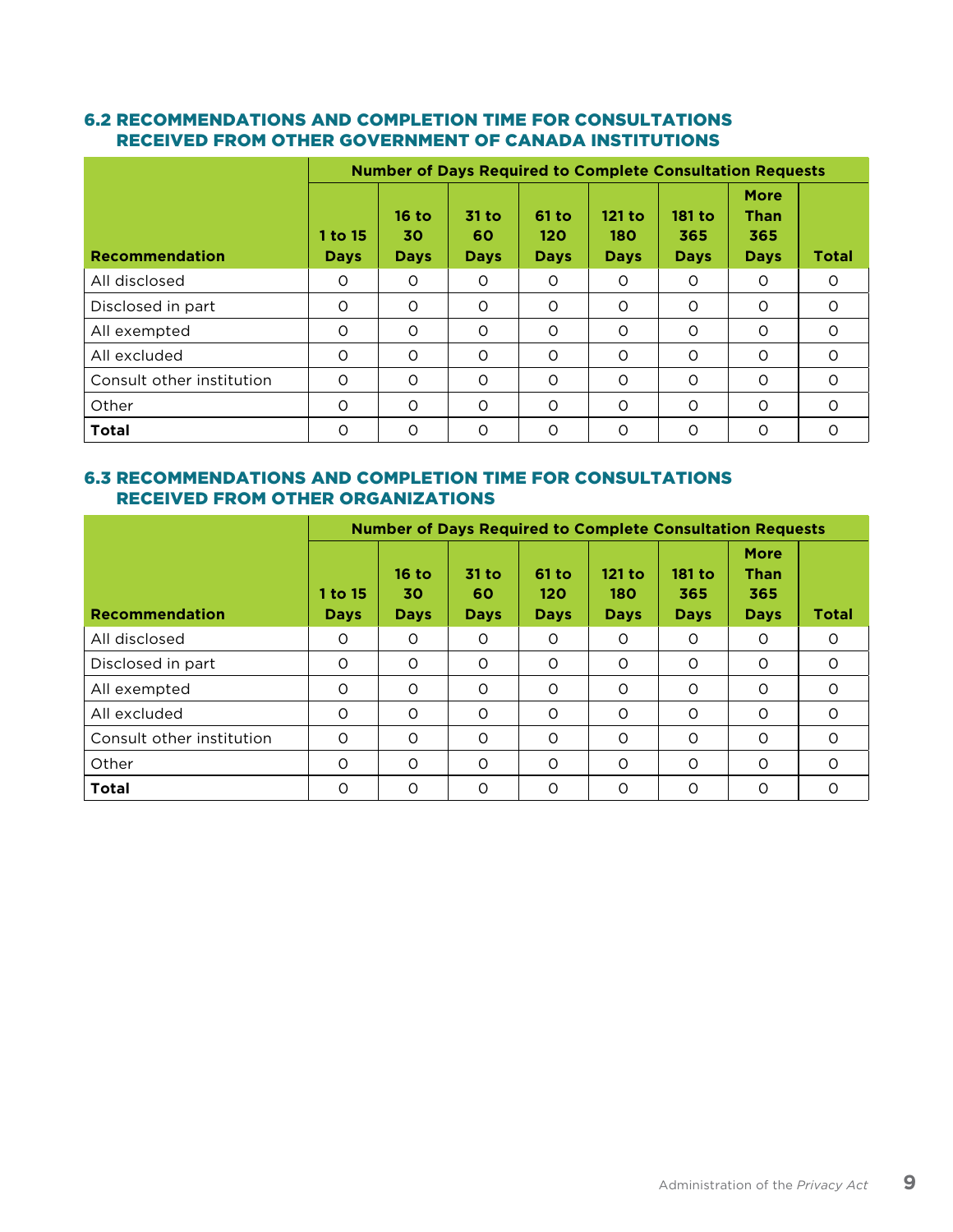|                          | <b>Fewer Than 100</b><br><b>Pages Processed</b> |                                  | 101-500<br><b>Pages Processed</b> |                           | 501-1000<br><b>Pages Processed</b> |                                  | 1001-5000<br><b>Pages Processed</b> |                                  | More Than 5000<br><b>Pages Processed</b> |                                  |
|--------------------------|-------------------------------------------------|----------------------------------|-----------------------------------|---------------------------|------------------------------------|----------------------------------|-------------------------------------|----------------------------------|------------------------------------------|----------------------------------|
| <b>Number</b><br>of Days | Number of<br><b>Requests</b>                    | <b>Pages</b><br><b>Disclosed</b> | Number of<br><b>Requests</b>      | Pages<br><b>Disclosed</b> | Number of<br><b>Requests</b>       | <b>Pages</b><br><b>Disclosed</b> | Number of<br><b>Requests</b>        | <b>Pages</b><br><b>Disclosed</b> | Number of<br><b>Requests</b>             | <b>Pages</b><br><b>Disclosed</b> |
| 1 to 15                  | O                                               | O                                | $\circ$                           | O                         | O                                  | $\circ$                          | O                                   | O                                | O                                        | $\circ$                          |
| 16 to 30                 | $\circ$                                         | $\circ$                          | $\circ$                           | O                         | $\circ$                            | $\circ$                          | O                                   | O                                | Ω                                        | $\circ$                          |
| 31 to 60                 | $\Omega$                                        | $\circ$                          | $\circ$                           | $\circ$                   | $\circ$                            | $\circ$                          | O                                   | O                                | Ω                                        | $\circ$                          |
| 61 to 120                | $\Omega$                                        | $\Omega$                         | $\Omega$                          | $\Omega$                  | $\Omega$                           | $\Omega$                         | $\Omega$                            | $\Omega$                         | Ω                                        | $\Omega$                         |
| 121 to 180               | $\Omega$                                        | $\circ$                          | $\circ$                           | $\Omega$                  | $\Omega$                           | $\circ$                          | $\circ$                             | O                                | Ω                                        | $\circ$                          |
| 181 to 365               | $\Omega$                                        | $\Omega$                         | $\circ$                           | $\Omega$                  | $\circ$                            | $\Omega$                         | $\circ$                             | O                                | Ω                                        | $\circ$                          |
| More than 365            | $\Omega$                                        | $\Omega$                         | $\Omega$                          | Ω                         | $\Omega$                           | $\Omega$                         | O                                   | O                                | $\Omega$                                 | $\Omega$                         |
| <b>Total</b>             | O                                               | O                                | $\circ$                           | Ω                         | O                                  | O                                | O                                   | O                                | Ω                                        | $\circ$                          |

### 7.1 REQUESTS WITH LEGAL SERVICES

# 7.2 REQUESTS WITH PRIVY COUNCIL OFFICE

|                          | <b>Fewer Than 100</b><br><b>Pages Processed</b> |                                  | $101 - 500$<br><b>Pages Processed</b> |                           | 501-1000<br><b>Pages Processed</b>  |                                  | 1001-5000<br><b>Pages Processed</b> |                                  | More Than 5000<br><b>Pages Processed</b> |                                  |
|--------------------------|-------------------------------------------------|----------------------------------|---------------------------------------|---------------------------|-------------------------------------|----------------------------------|-------------------------------------|----------------------------------|------------------------------------------|----------------------------------|
| <b>Number</b><br>of Days | Number of<br><b>Requests</b>                    | <b>Pages</b><br><b>Disclosed</b> | <b>Number of</b><br><b>Requests</b>   | Pages<br><b>Disclosed</b> | <b>Number of</b><br><b>Requests</b> | <b>Pages</b><br><b>Disclosed</b> | <b>Number of</b><br><b>Requests</b> | <b>Pages</b><br><b>Disclosed</b> | Number of<br><b>Requests</b>             | <b>Pages</b><br><b>Disclosed</b> |
| 1 to 15                  | O                                               | O                                | O                                     | 0                         | O                                   | O                                | O                                   | O                                | 0                                        | $\circ$                          |
| 16 to 30                 | $\Omega$                                        | $\circ$                          | $\circ$                               | O                         | $\circ$                             | $\circ$                          | O                                   | O                                | $\Omega$                                 | $\Omega$                         |
| 31 to 60                 | $\circ$                                         | $\circ$                          | O                                     | Ο                         | $\circ$                             | $\circ$                          | O                                   | O                                | O                                        | $\circ$                          |
| 61 to 120                | $\Omega$                                        | O                                | O                                     | $\Omega$                  | O                                   | $\Omega$                         | O                                   | O                                | $\Omega$                                 | $\Omega$                         |
| 121 to 180               | $\Omega$                                        | $\circ$                          | $\circ$                               | Ο                         | $\circ$                             | $\circ$                          | O                                   | O                                | O                                        | $\Omega$                         |
| 181 to 365               | $\Omega$                                        | $\Omega$                         | O                                     | $\Omega$                  | $\Omega$                            | $\Omega$                         | O                                   | O                                | $\Omega$                                 | $\Omega$                         |
| More than 365            | $\Omega$                                        | O                                | O                                     | Ω                         | O                                   | $\Omega$                         | O                                   | O                                | $\Omega$                                 | $\Omega$                         |
| <b>Total</b>             | $\Omega$                                        | O                                | O                                     | Ω                         | $\Omega$                            | $\Omega$                         | O                                   | O                                | $\Omega$                                 | $\Omega$                         |

# Section 8: Complaints and Investigations Notices Received

| <b>Section 31</b> | <b>Section 33</b> | <b>Section 35</b> | <b>Court action</b> | <b>Total</b> |
|-------------------|-------------------|-------------------|---------------------|--------------|
|                   |                   |                   |                     |              |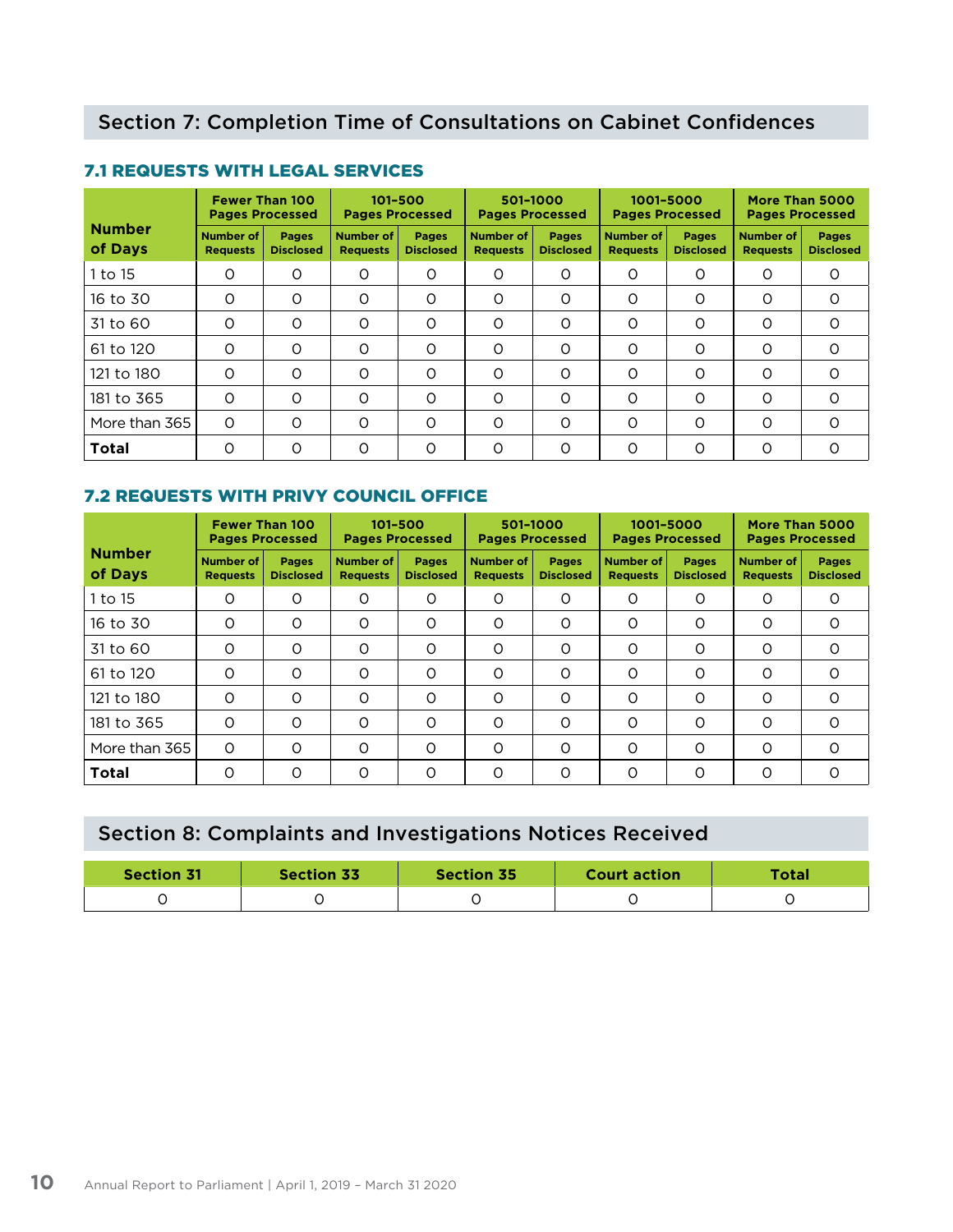### Section 9: Privacy Impact Assessments (PIA) and Personal Information Banks (PIB)

#### 9.1 PRIVACY IMPACT ASSESSMENTS

| Number of PIA(s) completed |  |
|----------------------------|--|

#### 9.2 PERSONAL INFORMATION BANKS

| <b>Personal Information Banks</b> | <b>Created</b> | <b>Terminated</b> |  |
|-----------------------------------|----------------|-------------------|--|
|                                   |                |                   |  |

| Section 10: Material Privacy Breaches               |  |
|-----------------------------------------------------|--|
| Number of material privacy breaches reported to TBS |  |
| Number of material privacy breaches reported to OPC |  |

# Section 11: Resources Related to the *Privacy Act*

#### 11.1 COSTS

| <b>Expenditures</b>               |     | <b>Amount</b> |  |
|-----------------------------------|-----|---------------|--|
| <b>Salaries</b>                   |     | \$952         |  |
| Overtime                          |     | \$0           |  |
| Goods and Services                |     | \$0           |  |
| • Professional services contracts | \$0 |               |  |
| $\cdot$ Other                     | \$0 |               |  |
| <b>Total</b>                      |     | \$952         |  |

#### 10.2 HUMAN RESOURCES

| <b>Resources</b>                 | <b>Person Years Dedicated to Access</b><br>to Information Activities |
|----------------------------------|----------------------------------------------------------------------|
| Full-time employees              | 0.02                                                                 |
| Part-time and casual employees   | 0.00                                                                 |
| Regional staff                   | 0.00                                                                 |
| Consultants and agency personnel | 0.00                                                                 |
| Students                         | 0.00                                                                 |
| <b>Total</b>                     | 0.02                                                                 |

**Note:** Enter values to two decimal places.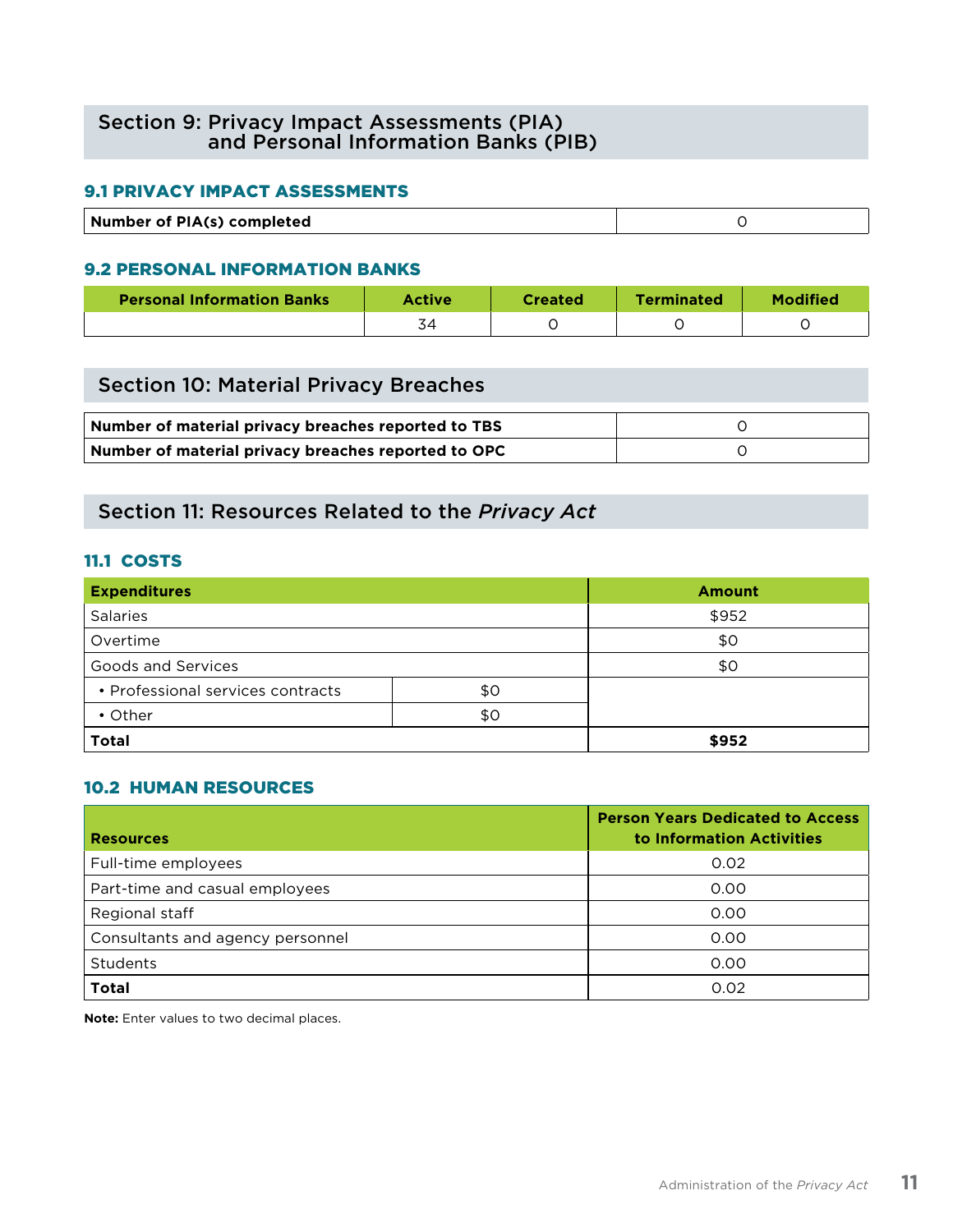# <span id="page-13-0"></span>**Appendix B – Additional Reporting Requirements**

| <b>Section</b>                                    | <b>Number of Requests</b> |  |  |
|---------------------------------------------------|---------------------------|--|--|
| 22.4 National Security and Intelligence Committee |                           |  |  |
| 27.1 Patent or Trademark privilege                |                           |  |  |

# COMPLETED PRIVACY IMPACT ASSESSMENTS (PIAs)

| <b>Institution</b>                        | <b>Number of Completed PIAs</b> |  |  |
|-------------------------------------------|---------------------------------|--|--|
| Sustainable Development Technology Canada |                                 |  |  |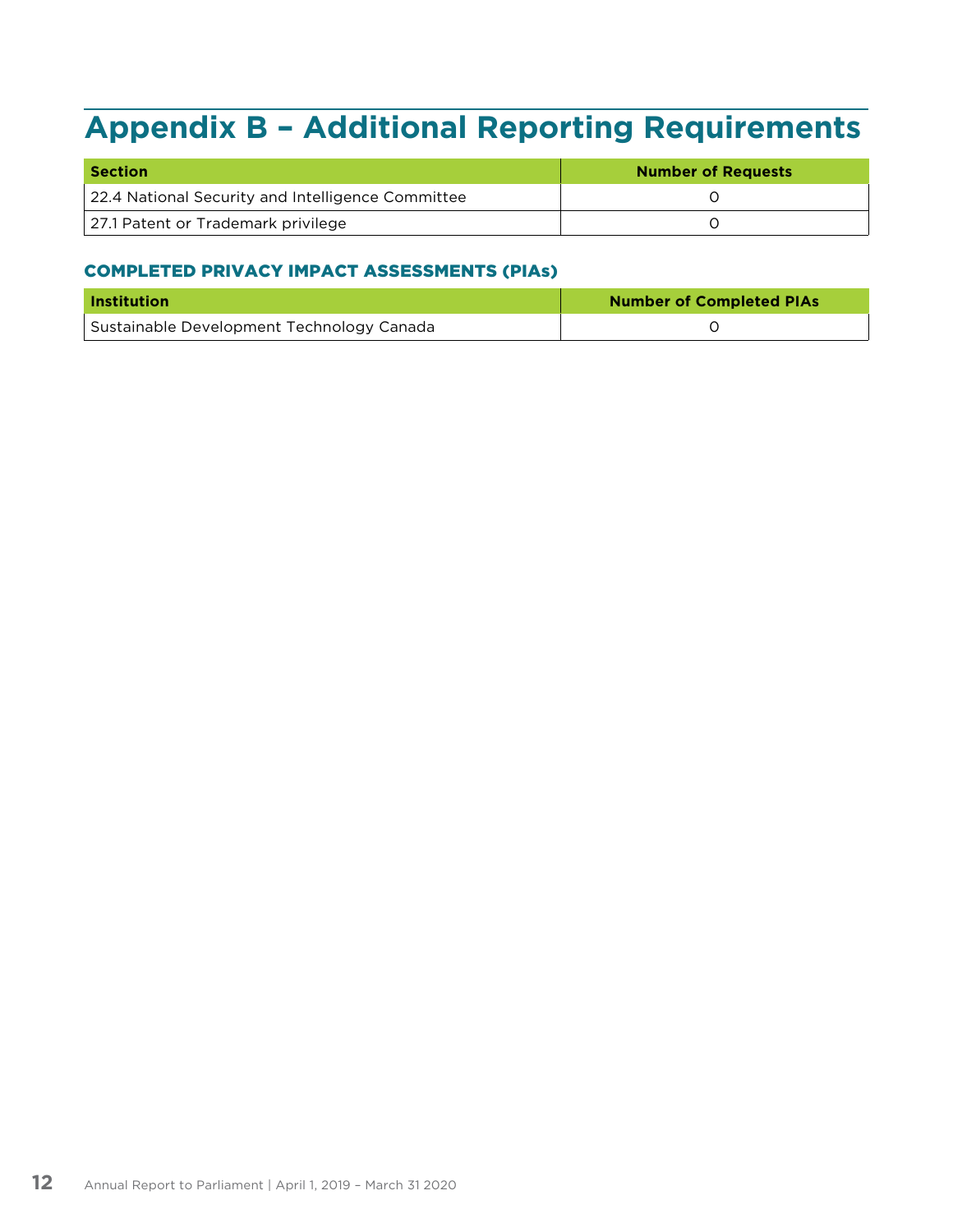# <span id="page-14-0"></span>**Appendix C – Delegation Order**

# Privacy Act

The designated Head of the Canada Foundation for Sustainable Development Technology (SDTC) pursuant to section 73 of the *Privacy Act*\*, hereby designates the persons holding the positions set out in the schedule attached hereto to exercise the powers and functions of the head of the institution under the sections of the Act set out in the schedule opposite each position.

# Digitally signed by Leah<br>Leah Lawrence Lawrence Lawrence Date: 2020.06.15 14:45:23 -04'00'

President Date

\* S.C. 1980-82, c.111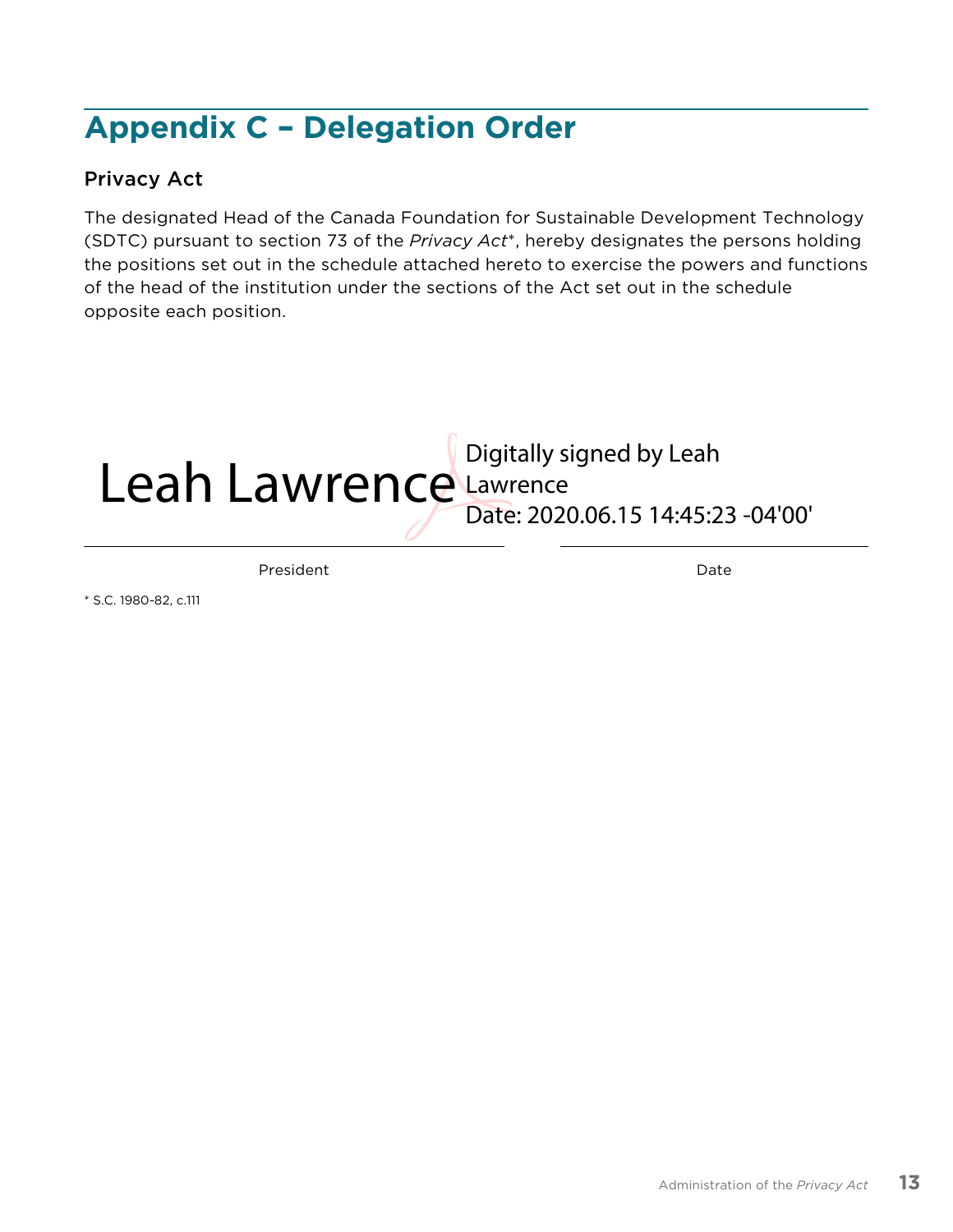#### SCHEDULE TO THE PRIVACY ACT DELEGATION ORDER

| <b>Section or</b><br>subsection<br>of the Act | <b>Description</b>                                                                                                              | <b>ATIP</b><br><b>Coordinator</b> | <b>Vice</b><br><b>President</b><br><b>Partnerships</b><br>& Ecosystem |
|-----------------------------------------------|---------------------------------------------------------------------------------------------------------------------------------|-----------------------------------|-----------------------------------------------------------------------|
| 8(2)(j)                                       | disclose personal information for research purposes                                                                             | X                                 | X                                                                     |
| 8(2)(m)                                       | disclose personal information in the public interest or in the<br>interest of the individual                                    | not<br>delegated                  | not<br>delegated                                                      |
| 8(4)                                          | retain copy of s.8(2)(e) requests and records<br>(discretionary disclosure to authorized investigative body)                    | X                                 | X                                                                     |
| 8(5)                                          | notify Privacy Commissioner of 8(2)(m) disclosure                                                                               | X                                 | X                                                                     |
| 9(1)                                          | retain record of use                                                                                                            | $\boldsymbol{\mathsf{X}}$         | X                                                                     |
| 9(4)                                          | notify Privacy Commissioner of new consistent use and<br>amend public index                                                     | X                                 | X                                                                     |
| 10 <sup>°</sup>                               | include personal information in personal information banks                                                                      | $\boldsymbol{\times}$             | X                                                                     |
| 14                                            | notice to requester within 30 days                                                                                              | X                                 | X                                                                     |
| 15                                            | extension of time limits                                                                                                        | X                                 | X                                                                     |
| 17(2)(b)                                      | language of access                                                                                                              | $\mathsf{X}^*$                    | X                                                                     |
| 17(3)                                         | access in alternate format                                                                                                      | $\mathsf{X}^*$                    | X                                                                     |
| 18(2)                                         | exemption - information in exempt bank                                                                                          | X                                 | $\times$                                                              |
| 19(1)                                         | exemption - personal information obtained in confidence<br>from other governments                                               | $\mathsf{X}^*$                    | X                                                                     |
| 19(2)                                         | where disclosure of s.19(1) personal information authorized                                                                     | $\boldsymbol{\times}$             | X                                                                     |
| 20                                            | exemption - disclosure injurious to international affairs                                                                       | $\mathsf{X}^*$                    | X                                                                     |
| 21                                            | exemption - disclosure injurious to international affairs<br>or defence                                                         | $\mathsf{X}^*$                    | X                                                                     |
| 22                                            | exemption - information obtained as part of an<br>authorized investigation or where disclosure injurious<br>to law enforcement. | $\mathsf{X}^*$                    | X                                                                     |
| 23                                            | exemption - personal information related to sources<br>in federal security clearances                                           | $\mathsf{X}^*$                    | X                                                                     |
| 24                                            | exemption - certain personal information related to<br>individuals under sentence for an offence                                | $X^*$                             | X                                                                     |
| 25                                            | exemption - threat to safety of individuals                                                                                     | $X^*$                             | X.                                                                    |
| 26                                            | exemption - personal information about another individual.                                                                      | $X^*$                             | X.                                                                    |
| 27                                            | exemption - solicitor-client privilege                                                                                          | $\mathsf{X}^*$                    | X                                                                     |
| 28                                            | exemption - certain medical information                                                                                         | $X^*$                             | X                                                                     |
| 31                                            | receive notices of investigation                                                                                                | X                                 | X                                                                     |
| 33(2)                                         | right to make representations to Commissioner during<br>an investigation                                                        | $\mathsf{X}^*$                    | X.                                                                    |
| 35(1)                                         | receive Commissioner's reports and give notice<br>of action taken                                                               | X                                 | X                                                                     |
| 35(4)                                         | give complainant access to information upon<br>notifying Commissioner                                                           | X                                 | X                                                                     |

\* denotes that the ATIP Coordinator is authorized to act and/or sign, subject to reviewing the decision beforehand with the Vice President Partnerships & Ecosystem.